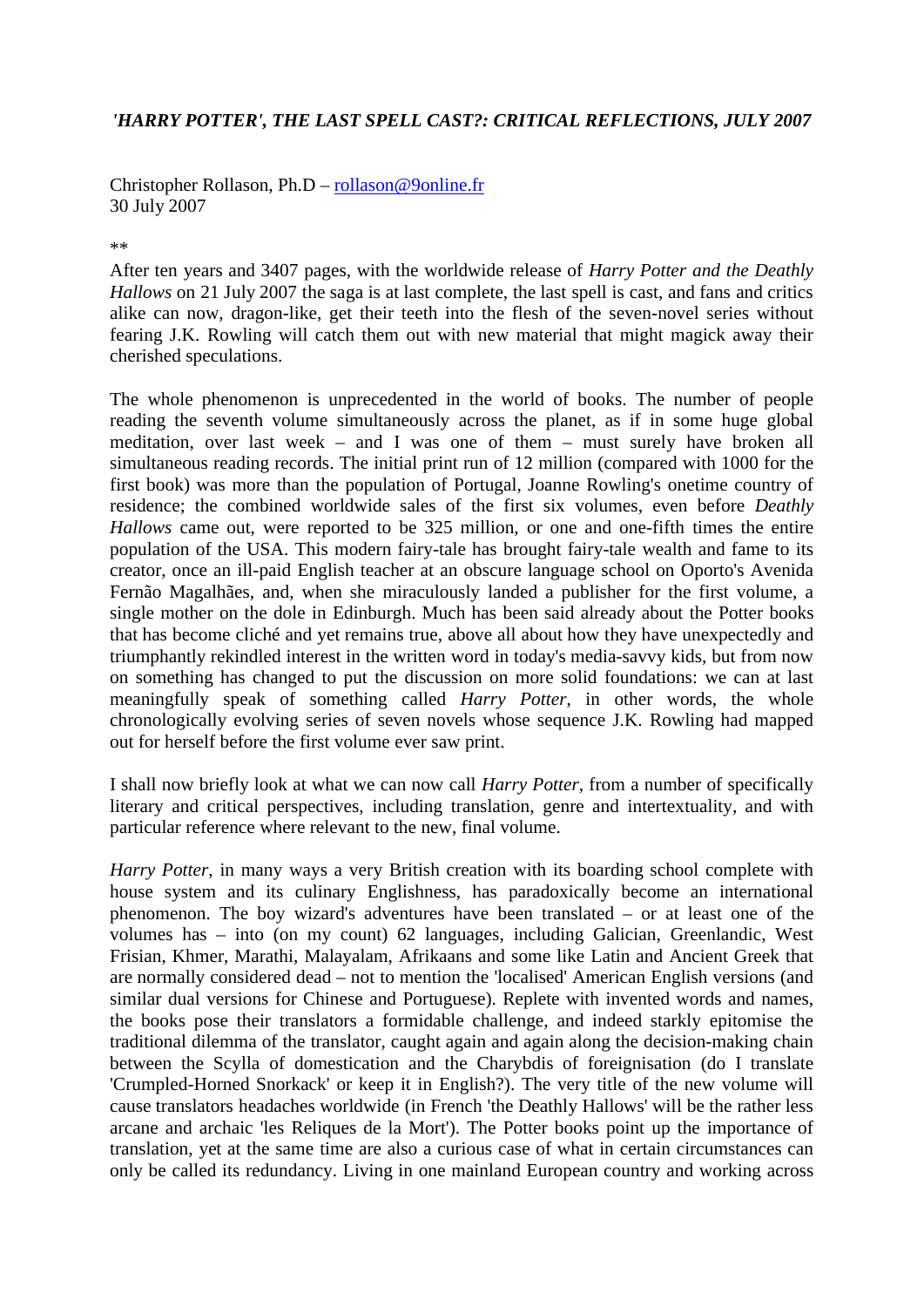the border in another, last week in both countries I saw vast piles of *Deathly Hallows* in bookshops and stationers – in the original, by definition, and obviously by no means destined only for Anglophone expatriates. It is clear that there are Potter readers, children and adults, worldwide who have been making translation redundant, at least for themselves, by snapping up the English version as soon as it comes out, preferring to struggle through a foreignlanguage text to find out what happens to Harry, rather than wait a couple of months for the translation. One also wonders how much these books by a former teacher of English to nonnative students have done, and will do, for the teaching, learning and understanding of the English language around the globe.

Generically, the Potter books are hard to place, and have been from the beginning since they have collapsed the distinction between children's and adult literature by attracting devotees of all ages – a phenomenon not new, but unprecedented on this scale. *Harry Potter* may be viewed as epic, as fairy-tale, as Gothic fiction, as didactic fiction or moral allegory, as school story or as *Bildungsroman*. All of these dimensions could be developed by critics. From the fairy-tale viewpoint, it is especially interesting that the new volume includes what reads like a perfect Brothers Grimm pastiche (essential too to the plot) in the form of the 'Tale of the Three Brothers', told by Luna Lovegood's father to Harry, Ron and Hermione. The Gothic element is particularly promising for future exegesis. Gothic is considered to be a literature of fear and terror, or alternatively of paranoia and persecution – elements present aplenty in Rowling's narrative. Hogwarts is a classic example of the Gothic interior, recalling Poe's House of Usher or, indeed, with its moving suits of armour, the book generally seen as the first Gothic novel, Horace Walpole's *The Castle of Otranto*. Indeed, J.K. Rowling could be studied as a modern exponent of the women's Gothic tradition as inaugurated by Ann Radcliffe and Mary Shelley.

The seven volumes are also a monument to intertextuality. On the one hand, there are Rowling's legitimate borrowings from fairy-tale and the Greco-Roman classical tradition. On the other and perhaps more important, as the series evolves sequentially each volume refers back to the earlier ones, to episodes and characters from before. In other words, J.K. Rowling is intertextual with herself. In this last volume, the author has brought this intertextuality to a fine art, tying up loose ends and bringing back characters from earlier books with consummate skill. It is said that she employs a consistency editor, and it is true that some loose ends are left dangling (what happened to the Dursleys? or to Hermione's parents?). However, all in all the endless backward references in *Deathly Hallows*, to this reader at least, work as a constant memory test and stimulus to alert and on-the-ball reading, while also consecrating the Potter books as a model – one might think of Balzac's *Comédie Humaine*, though there the intertextuality is rarely sequential – of the vital principle of interrelatedness.

Criticism is, of course, not only about formal, linguistic and generic aspects but also about evaluation. Here, it is well known that opinion has been mixed. The literary quality of the Potter books has been affirmed by authorities – writers or critics - such as George Steiner or Mario Vargas Llosa, and excoriated by others such as Harold Bloom or José Saramago. Christian fundamentalists, meanwhile, have rejected the books out of hand on a priori ideological grounds. All this creates a potential ocean of discussion, and I can here only venture a few inches into the water. The last volume, certainly, raises two points crucial for the evaluation of the message of *Harry Potter* as a whole. One is the good/evil divide, which in Rowling is far from simplistic or black-and-white. While it has long been clear that Harry and Voldemort, linked by their twin wands with their phoenix feathers, have from the outset been deadly antagonists yet also uncomfortably close, what emerges with new and striking